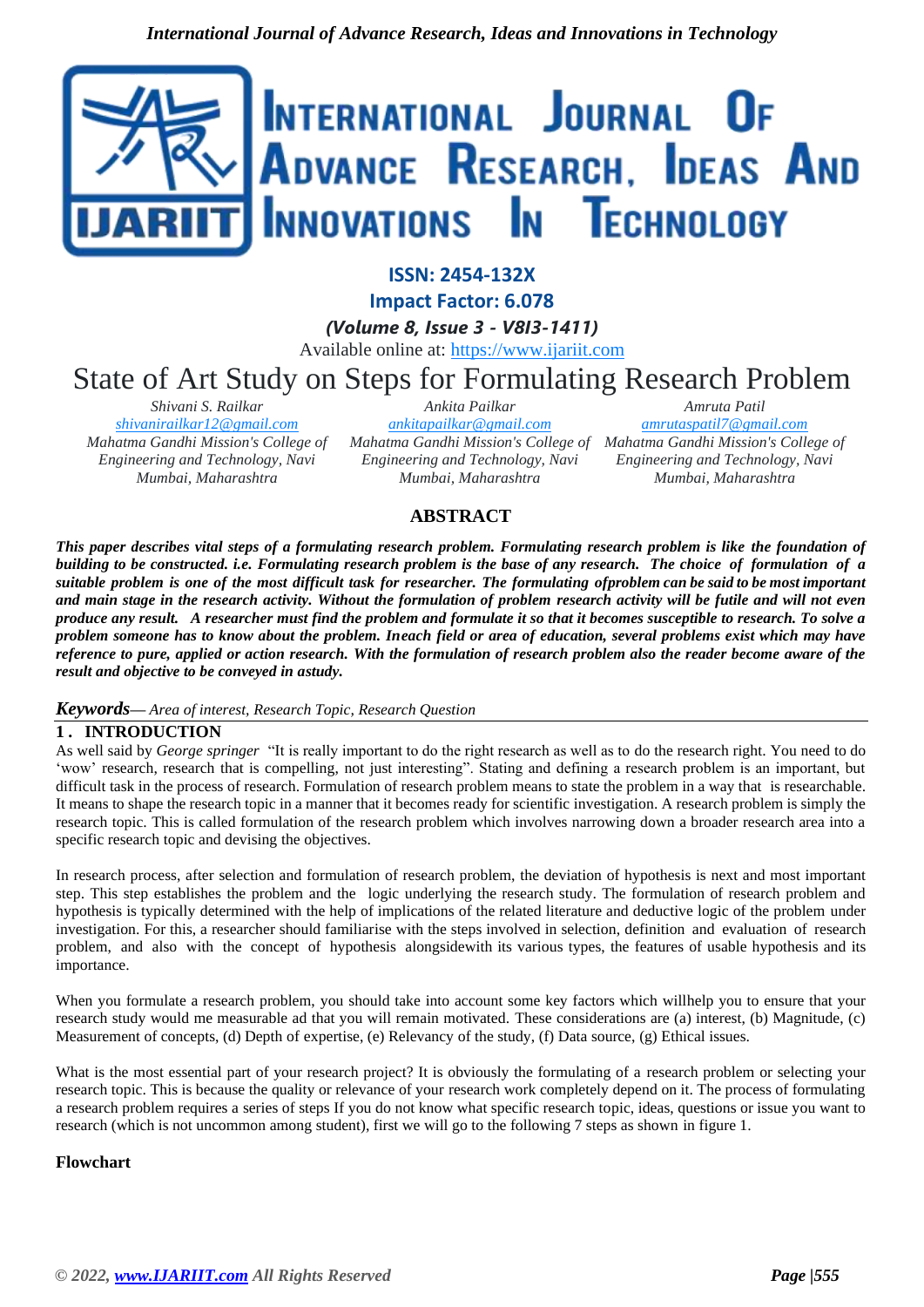## *International Journal of Advance Research, Ideas and Innovations in Technology*



*Figure 1: Steps for formulating research problem*

## **2. STEPS FOR FORMULATING RESEARCH PROBLEM**

The formulation of research problem is the most crucial part of the research journey as the quality and relevance of your research project entirely depends upon it. The process of formulating research problem consists number of steps. Working through these steps presupposes a reasonable level of knowledge in a broad subject area within which the study is to be undertaken and the research methodology itself.

### **2.1 Identify the broad study area**

Identify the broad study area is great idea to thinking about the subject area of your interest. You should identify the field in which you would like to work a long time after your academic study or Graduation. For example: If you do graduation in civil engineering, you must decide study area in civil engineering. The first and foremost task of a researcher is to identify a subject area in the broad field of study. (Manu Mathew, 2010). Also (Sivakumar and Szalinski) Suggested 3 ways to pick up aresearch area a) Read scientific literature b) Attend conference, seminars disseminating your researcharea c) Brainstorm ideas with peers. There are two types of research problem, those which relate to states of nature and those which relate to relationship between variable. At very outset the researcher must single out the problem he wants to study, i.e He must decide the general area of interest. (C. R. Kothari)

### **2.2 Dissect the broad area into subareas**

At the onset, you will realise that all the broad areas mentioned above have many aspects. Now dissect your major area of interest in subtopics and see how much you are interested in each subtopic.Also see which topics are worth studying and research. Make an exhaustive list of sub areas. An exhaustive list will help you figure out area of interest and importance for your research. Finding an area of interest is usually no problem, but discovering a specific topic within that area can be challenging. Begin with a subject that is of interest to you. If you are restricted to a specific area, you might want to do some background reading on the subject in order to have more id (J. Alderman 2014). By collected data from Laerd Dissertation, when you take this one step further, looking at the subfields within your chosen fields, a number of possible topic routes starts to emerge. At this stage, would recommend adopting any of two approaches, a) Approach 1: choose a single subfield and then explore the possible main journal articles that emerge from this single subfield. b) Approach 2: Choose a number of subfields, narrowing down the list of possible main journal articles that will emerge.

You will realise that all the broad areas have many aspects. In preparing the list of subareas you should also consult others who have knowledge of the area and literature in your subject area. Once you have developed an exhaustive list of the subareas from various sources, you proceed to the next stage where you select what will become the basis of your enquiry. (Fiza, Shaheed Zulfikar Ali Bhutto Institute of Science and Technology). The subject area of your interest will be broad and you need to dissect it into small areas. In this way you will be able to select one of your experience person in this regard. (Rhinson Padilla, December 9, 2013)

### **2.3 Mark-up your interest**

The most important criteria is selecting the Research Problem. The whole research process is normally time consuming and a lot of hard work is needed. If you choose a topic which does not great interest you, it would become difficult to keep up the motivation to write. It is almost impossible to study all subareas. That's why you must identify your area of interest. You should select issues about which you are passionate. Your interest must be the important determinant ofyour research study. Once you selected your research study of interest, you should delete other subareas in which you do not feel interested. Keep in mind that if you lose interest in your research study it won't bring any results eventually.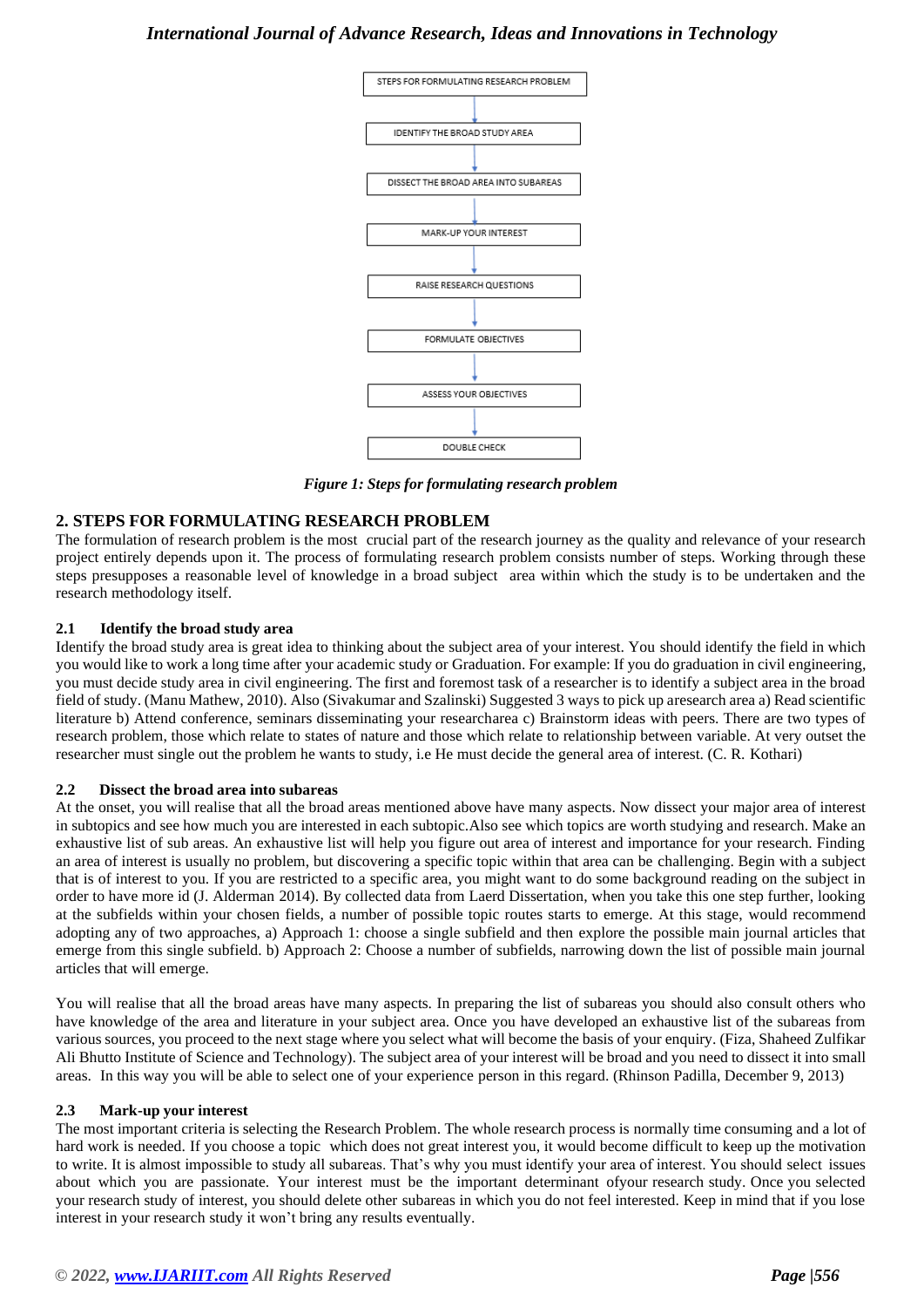## *International Journal of Advance Research, Ideas and Innovations in Technology*

"There are some Factors a researcher needs to consider when selecting a research area. The most important factors are his Profession & Personal interest, Professional interest, should be made the First Priority because one's research area should relate to his future career Path & Potentiallycontribute to the achievement of his career objective Personal interest is also very important Because conducting a study requires one to get himself involved in it for months or sometimes over full year. (Parlindungan Pardede, 2018). It is neither advisable nor feasible to study all subareas. Out of the listyou make, select issues or subareas about which you are passionate. This is because your interest should be the most important determinant for selection, even though there are other considerations which have been discussed in the previous section, 'consideration is selecting a research problem'. One way to decide what interests you most is to start with the process elimination.

### **2.4 Raise Research Question**

After selecting a specific sub-area, the researcher has to think about what needs to be explored about this sub-area. In other words, the researcher has to raise questions related to the chosen sub- area which need to be answered through the research. Many research questions can be raised by the researcher, however, only the most important and relevant questions should be selected. The total number of questions (to be selected) depends on the nature of the topic which would also ultimately determine the overall length (or size) of the research thesis. At this step ask yourself, 'What is it I want to find out about in this subarea?' Make a list whatever question come to your mind relating to your chosen subarea and if you think there are too many to be manageable, go through the process ofelimination. (Imene Chiboub,). In this step in formulating a research problem, you would point out your research questions under the area of interest as you decided in the previous stage. If you select unemployment as your study area, your questions might be "how unemployment impacts individual social status?" "How it affects social stability?" "How it creates frustration on individuals?" Define what research problem or question you are going to study? The more you study the research problem it will be just as relevant and fruitful to solve the problem indeed.

"The most successful research topics are narrowly focused and carefully defined but are important parts of a broad-ranging, complex problem." A good RQs an asset as it: a) Details the problem statement b) Further describes and refines the issue under study. (Simmi K. Ratan, Tanu Anand, JohnRatan 2018).

### **2.5 Formulate Objectives**

After selecting a specific sub-area, the researcher has to think about what needs to be explored about this sub-area. In other words, the researcher has to raise questions related to the chosen sub- area which need to be answered through the research. Many research questions can be raised by the researcher, however, only the most important and relevant questions should be selected. The total number of questions (to be selected) depends on the nature of the topic which would also ultimately determine the overall length (or size) of the research thesis. Set out conspicuously your research root objectives & sub-objectives. Objectives essentially Come Research From research questions. Then set out explore what would you like do address.

Both our main objectives & our sub-objectives now need to be formulation, which grow out of our research questions. The main difference between objectives & research questions is the way in whichthey are written. Research question are obviously that questions. Objectives transform these questions into behavioural aims & by using action- oriented words such as to find out to determine toascertain & to examine. Some researchers prefer to reverse the process that is they Start from objectives & formulate research questions from them. Some researchers are stratified only with research questions & do not formulate objectives at all. are If we prefer to have only research questions or only objectives, this is fine but we should keep in mind the requirements of our institutions of research proposals. (Girish Kumar K.). In my opinion, if we want to know objectives type of method of research we have to Focus on meaning & definitions of research. Really, therehave main objective of research in meaning  $\&$ definitions of research Nevertheless the research presented distinctly objectives of research. From research methodology literatures. The Purpose of research answers is to discover answers to questions through the application of scientific procedure. (Md. Sirajul Islam, Sofian Samsudin 2020). Research objectives link the theoretical relationship presumed in the hypotheses to the analytical and methodological orientation required for conducting the research. Research questions describe the ideas contained in the research objectives. Research questions emerge after the research objectives. (Manu Mathew, 2020).

### **2.6 Asses your Objectives**

Now, you should evaluate your objectives to make sure of the possibility of attaining them throughyour research study. Assess your objectives in terms of time, budget, resources, and technicalexpertise at your hand. You should also assess your research questions in light of reality. Determine what outcome will bring your study. If you can assess accurately the purpose of the research study it will bring significant results in the long run. In fact, research objectives determine the value of the study you are going to work out. Now examine your objectives to ascertain the feasibility ofachieving them through your research endeavour, consider them in the light of the time, resources (Financial and human) & technical expertise at your disposal. (Imene Chiboub,2020).

By collected data from slideplayer, Assess these objectives in the light of a) the work involved b) the time available to you c) the financial resources at your disposal d) Your (& your research supervisior's) technical expertise in area.

### **2.7 Check Back**

Before you go on research work you should review all steps in formulating a research problem andall the things that you have done till now for the purpose of your research study. Then, ask yourself about your enthusiasm. Do you have enough resources to step up? If you are quite satisfied, then youforward to undertake your research work. You can change any of your plans in the light of reality if requires.